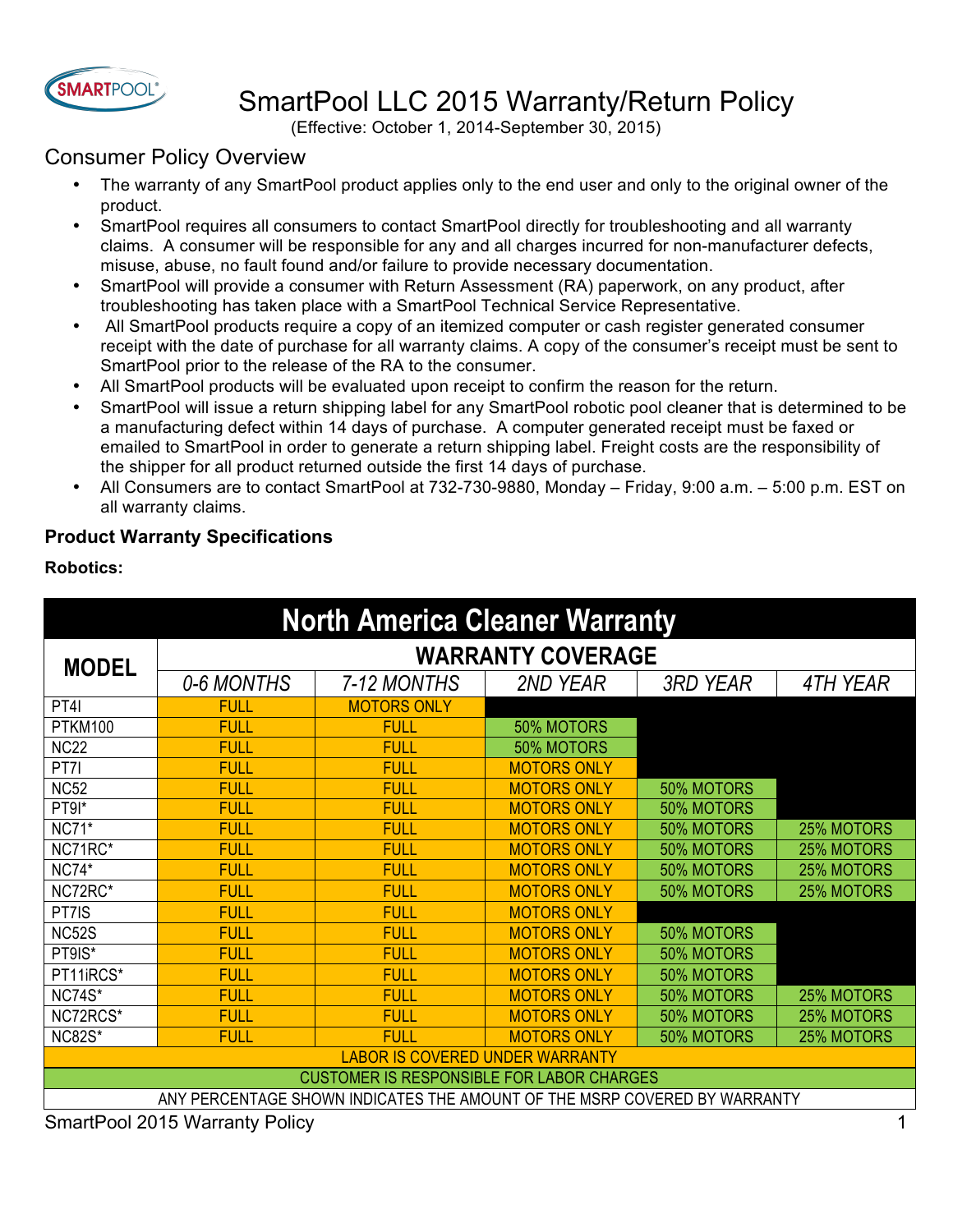# **NOTE: ANY CLEANER CURRENTLY IN STOCK SOLD AFTER 9/30/2013 WILL CARRY THE NEW WARRANTY REGARDLESS OF THE WARRANTY STATEMENT IN THE BOX.**

# **\*SCRUBBER SERIES CLEANERS SOLD WITHIN TWO YEARS OF THE DATE OF PURCHASE WILL BE ELIGIBLE FOR THE EXCHANGE/GUARANTEE PROGRAM (CONDITIONS APPLY, SEE BELOW).**

## **Non-Scrubbing Models**

*Conditions:*

- SmartPool will evaluate all Robotic Pool Cleaners and will cover any repairs that are considered a manufacturer defect within the warranty period, as specified in the above chart, from the original date of purchase. If the unit is unable to be repaired under warranty, SmartPool will replace the unit with a refurbished unit.
- If the unit is deemed to be a non-warranty related issue such as non-manufacturer defects, misuse, abuse, no fault found or if the consumer fails to provide necessary documentation; the consumer will receive a quote for parts, a labor/bench fee and return freight.
- Wear and Tear items (brushes, tracks, filter bag, bottom lid, foam ring, etc) are not covered under warranty.

# **\*2 Year Major Component Guarantee for Scrubber Models**

*Conditions:*

- 2 Year Guarantee specific to models: NC71, NC71RC/RCS, NC71QC, NC72RC/RCS, NC74/S, PT9i/S, PT11iRCS
- No cash refunds and/or credits will be provided under this guarantee
- "Major Components" are limited to/defined as: Pump Motor, Drive Motor and Cable
- Major Component failure must occur during the first 2 years of the cleaner's warranty

# *Authorized Claim Procedure:*

- The consumer must contact SmartPool directly
- A SmartPool Technical Support Representative must complete a phone analysis of the unit's symptoms with the consumer
- If the symptoms reported indicate a major component failure, the unit will be returned to SmartPool to confirm the cause of failure
- Within 24 hours of the unit's arrival at SmartPool, technicians will perform an in-depth diagnosis of the robotic cleaner
- If it is determined a major component (as defined above) has failed, a brand new cleaner will be sent to the consumer.

# **Lights and Alarms:**

| EZ Light (all products): | 1 year limited warranty  |
|--------------------------|--------------------------|
| NiteLighter:             | 6 month limited warranty |
| Aurora Lights:           | 6 month limited warranty |
| PoolEye (Exluded PE23):  | 6 month limited warranty |
| PE23:                    | 1 year limited warranty  |
| YardGard:                | 6 month limited warranty |

## **Conditions:**

- SmartPool will evaluate the light /alarm and will repair or replace with a brand new unit for any manufacturer defect within the warranty period from the original date of purchase.
- If the unit is deemed to be a non-warranty related issue such as non-manufacturer defects, misuse, abuse, no fault found or if the consumer fails to provide necessary documentation, the consumer will receive a quote for a replacement.
- Items found to be without fault will be returned to the consumer at their cost.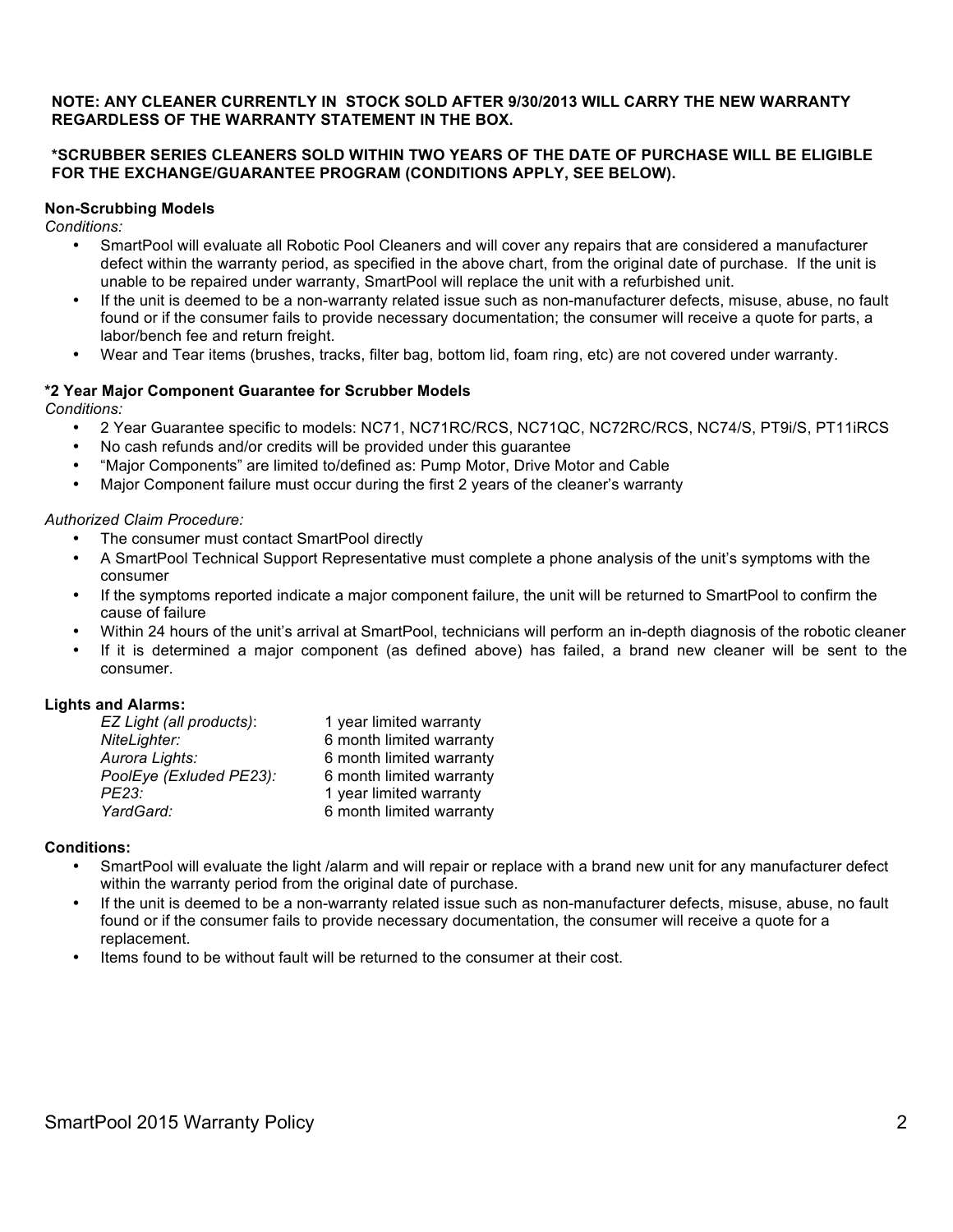# **Saltwater Chlorinators:**

*CL01:* 1 year warranty

*CL02:* 2 year limited warranty (1 year full / 2nd year pro-rated)

# **Conditions:**

- SmartPool will require the consumer to provide a written copy of their current water chemistry from a pool professional prior to issuing a Return Assessment on any ChlorEase unit.
- SmartPool will evaluate the ChlorEase units and will replace with a new unit for any manufacturer defect within the first year of the warranty period.
- If the unit is deemed to be a non-warranty related issue such as non-manufacturer defects, misuse, no water chemistry provided, evidence of inappropriate chemistry, over cleaned cell, high calcified cell, abuse, no fault found or if the consumer fails to provide necessary documentation, the consumer will receive a quote for a replacement.
- $\bullet$  If the unit is found to be defective in the  $2^{nd}$  year of service, then the consumer will receive a quote for a replacement unit at a pro-rated amount. Items found to be without fault will be returned to the consumer at their cost.

# **Solar Heaters/Collectors:**

| SunHeater: | 5 year limited (1 year full / 2-5 year pro-rated)               |
|------------|-----------------------------------------------------------------|
| SolarArc:  | 5 year limited (1 year full / 2-5 year pro-rated on panel only) |

# **\*NOTE: ANY SOLAR ARC CURRENTLY IN STOCK SOLD AFTER 9/30/2013 WILL CARRY THE NEW WARRANTY REGARDLESS OF THE WARRANTY STATEMENT IN THE BOX.**

# **Conditions:**

- SmartPool will evaluate the SunHeater/SolarArc solar panel and will replace with a brand new unit for any manufacturer defect within the warranty period from the original date of purchase. A section of the defective area as well as the section with the serial number is required for all solar panel warranty claims.
- If the unit is deemed to be a non-warranty related issue within the first year, such as non-manufacturer defects, misuse, abuse, freeze damage, no fault found or if the consumer fails to provide necessary documentation, the consumer will receive a quote for a replacement unit at a pro-rated amount. A section of the defective area as well as the section with the serial number is required for all solar panel warranty claims.
- If the product is beyond the first year, then the consumer will receive a quote for a replacement unit at a pro-rated amount.
- Shipping charges apply to any replacement/quote for replacement outside the warranty period.
- The following items are not covered by the product warranty: Hardware; including hoses, clamps and plastic fittings; Any damage due to freezing caused by or related to improper drainage, winterization, or storage; Damage, defects, malfunctions, or other failures arising from use of the product which does not comply with the instructions provided by the manufacturer; Damage, defects, malfunctions, or other failure caused by or related to repairs performed by any servicer other than an authorized service representative of SmartPool, LLC. Claims will not be accepted for a SolarArc's damage in transit unless damage to shipping container is noted at time of delivery on the transport company's delivery bill.

## **Sand Filter Systems and Programmable Timer:**

| SmartClear:      | 1 year limited |
|------------------|----------------|
| SmartPool Timer: | 1 year limited |

## **Conditions:**

- SmartPool will evaluate all filters and timers, covering any repairs that are considered a manufacturer defect within the warranty period from the original date of purchase. If the unit is unable to be repaired under warranty, SmartPool will replace the unit with a new or refurbished unit at SmartPool's discretion.
- If the unit is deemed to be a non-warranty related issue such as non-manufacturer defects, misuse, abuse, no fault found or if the consumer fails to provide necessary documentation; the consumer will receive a quote for parts, a labor/bench fee and return freight.
- Consumable or expendable parts such as o-rings, pressure gauge, strainer basket, mechanical seal (complete) or hoses are NOT covered under this limited warranty. This warranty only applies to products used in North America.